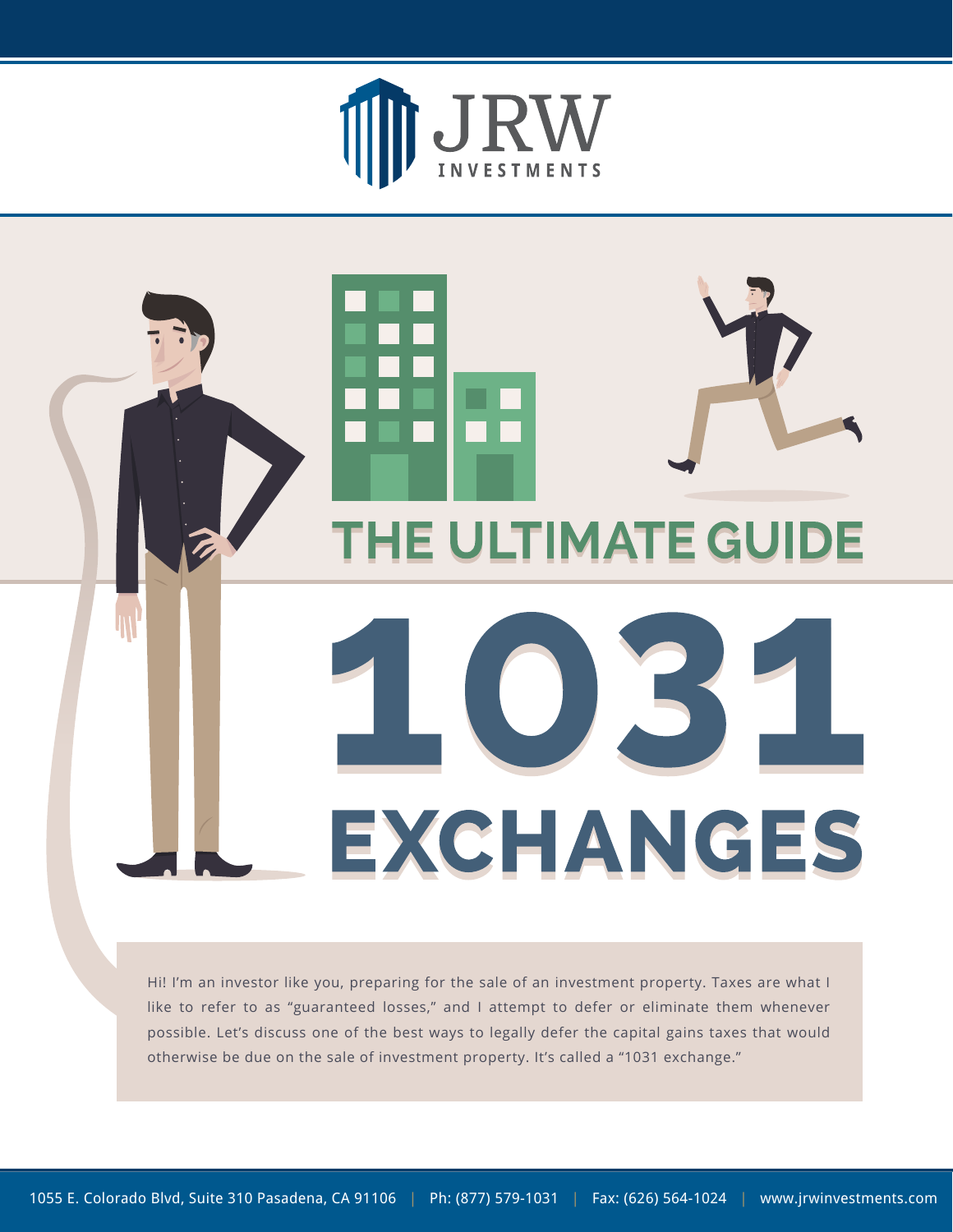## **TRADITIONAL SALE VS 1031 EXCHANGE**

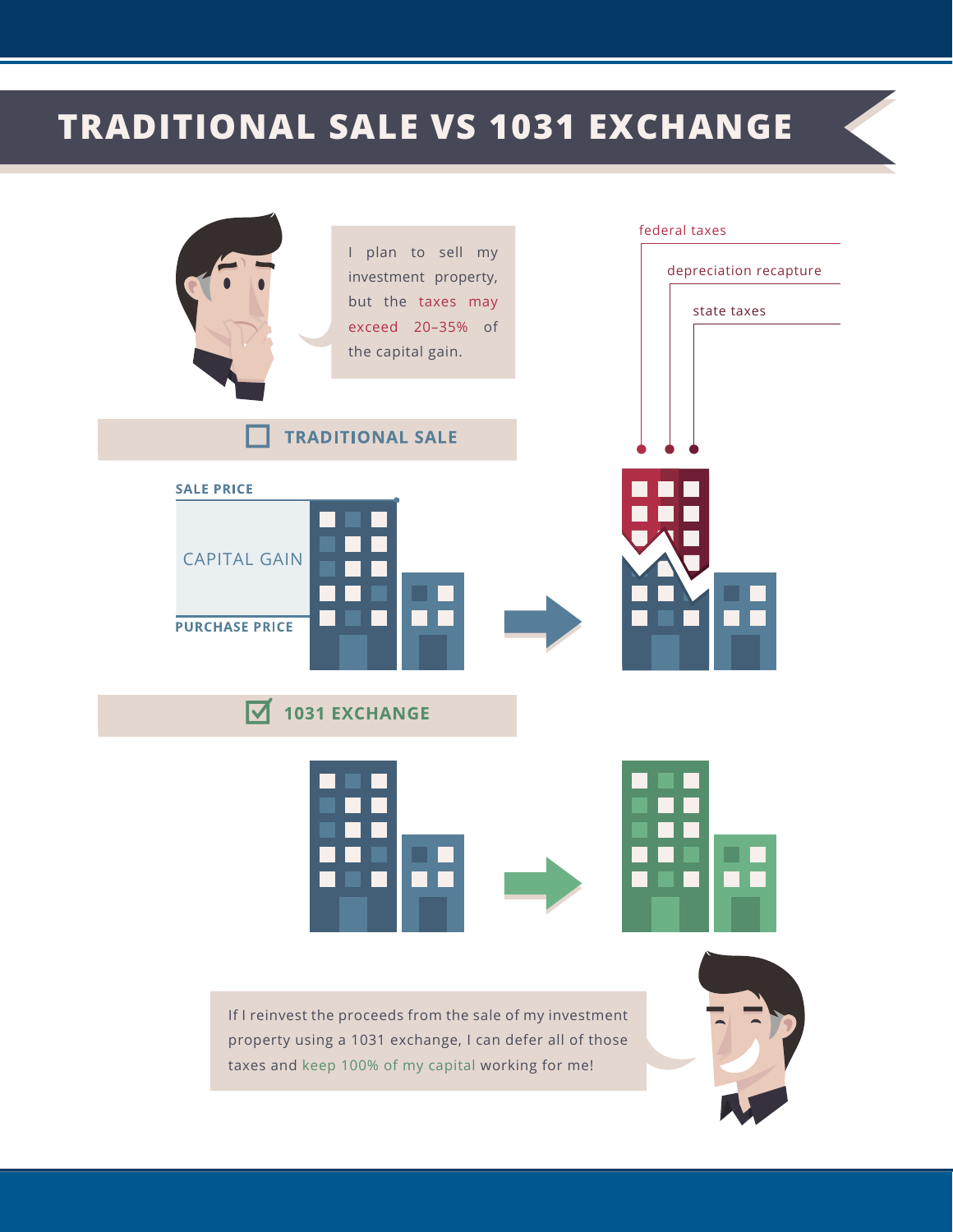## **1031 EXCHANGE OVERVIEW**



#### **STEP 1. DECIDE TO EXCHANGE**

I need to sell my investment property, but I don't want to pay the capital gains taxes, so I am going to complete a 1031 exchange.



#### **STEP 2. SELL PROPERTY**

When I relinquish my property, I can't take receipt of the proceeds, so I will have the funds held by a Qualified Intermediary.



#### **STEP 4. BUY PROPERTY**

Once I decide which of the identified properties to acquire, the Qualified Intermediary will forward the funds for the closing.



#### **STEP 3. IDENTIFY PROPERTY**

Once the Qualified Intermediary holds the proceeds from the sale, I'll work with my broker or investment advisor to identify suitable replacement properties.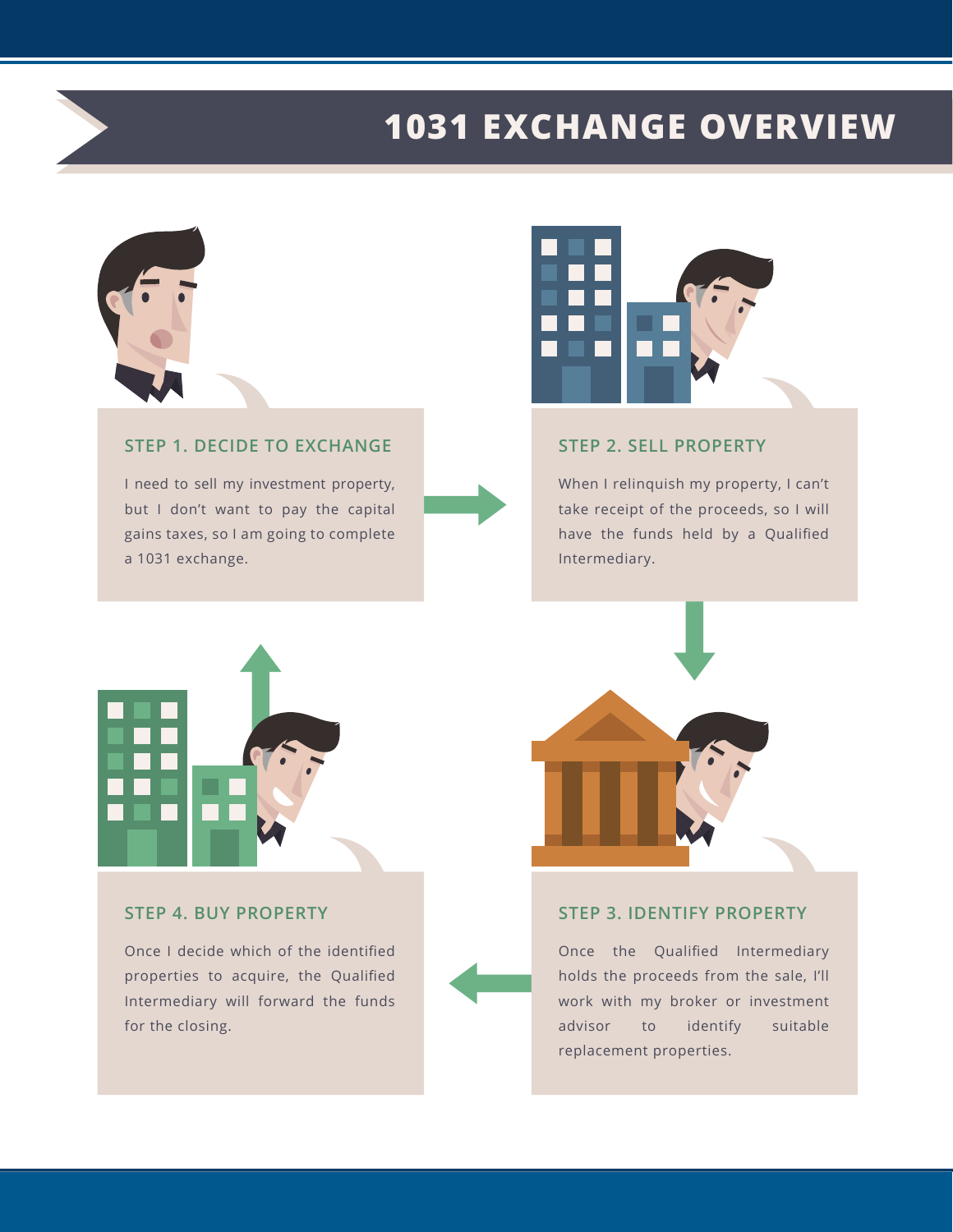## **GENERAL 1031**

#### **Properties Must Be "Like Kind"**





In a 1031 exchange, the replacement property must be "like kind" to the relinquished property. The difference in type, grade, and quality does not matter. Generally, any real estate held for business or investment purposes in the U.S. or U.S. Virgin Islands is considered "like kind." For example, an investor can exchange a commercial property for another, or a residential rental property for a commercial property, and vice versa.



My own personal residence and vacation home are not considered to be of "like kind" to any real estate held for investment or business purposes, and they cannot be used in a 1031 exchange. (There are other tax shelters that apply to the sale of one's personal residences.)





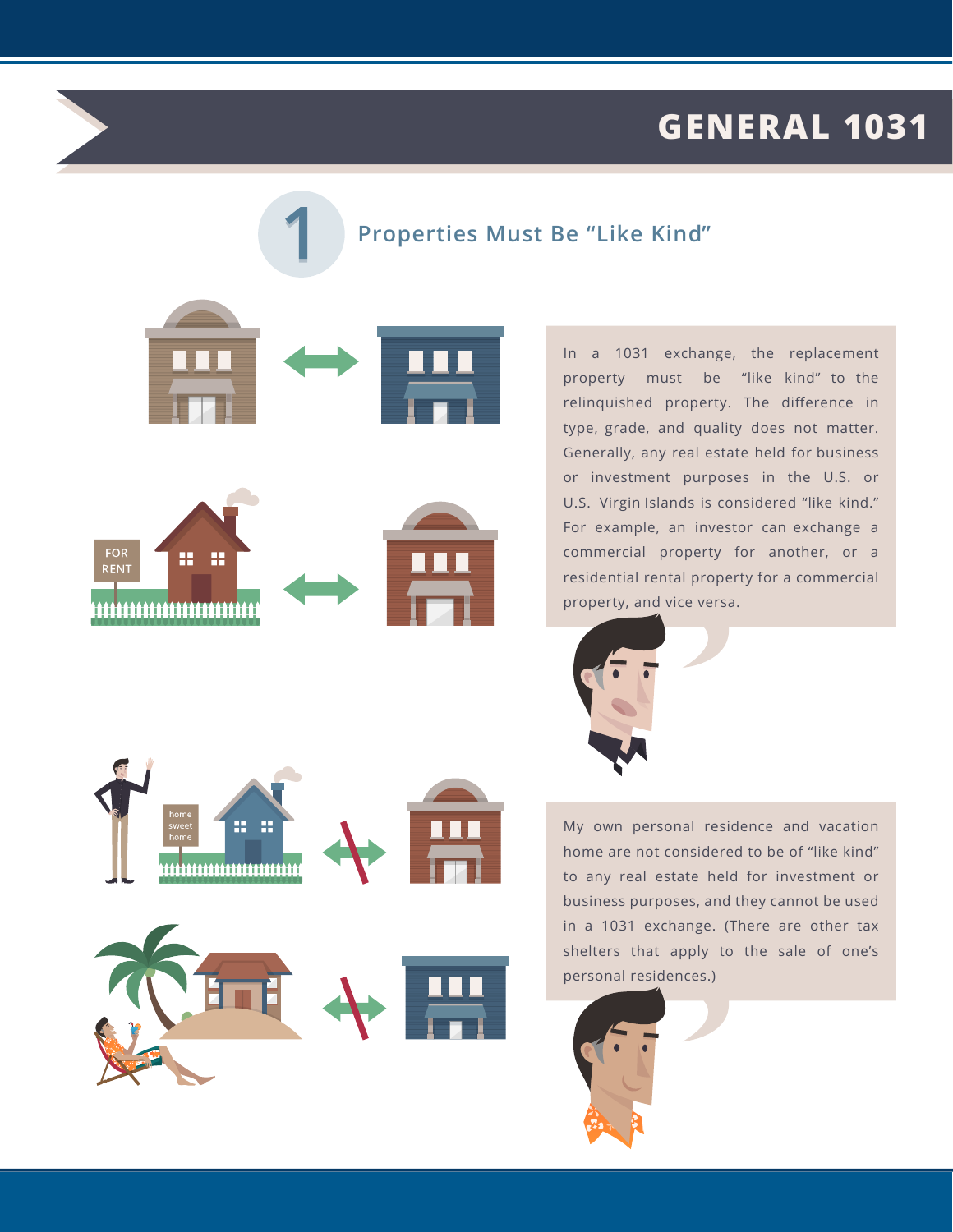## **EXCHANGE RULES**







The value of the replacement property must be equal to or greater than the value of the relinquished property to obtain a full deferral. I would have to pay the capital gains taxes on any of the proceeds that weren't reinvested.

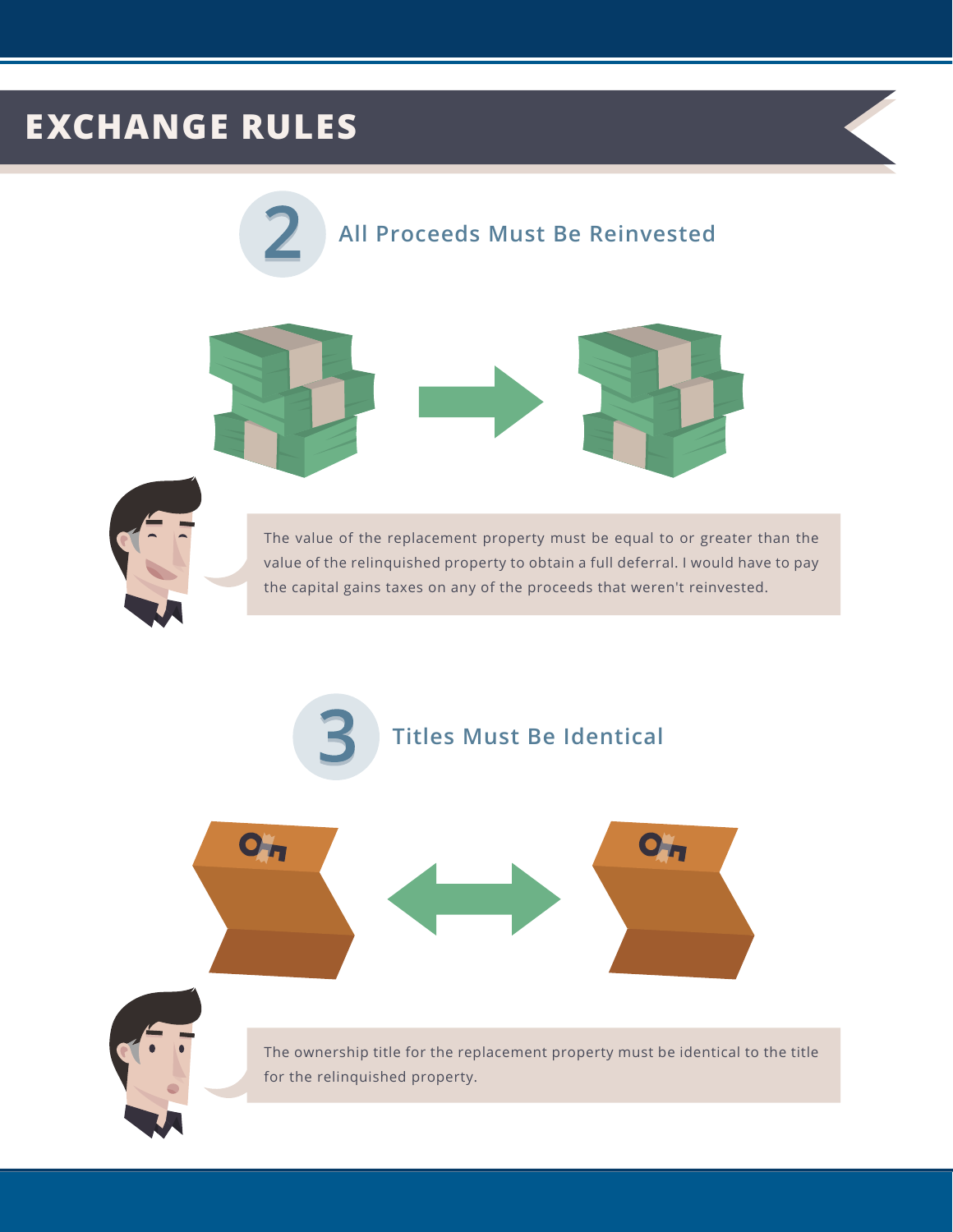## **THE 1031 EXCHANGE TIMELINE**

Once I close escrow on the sale of my investment or business property, the countdown starts. I have 45 calendar days to identify possible replacement properties and 180 total calendar days to close escrow on my replacement property. The countdown includes weekends and holidays. I have to be careful because the IRS is very strict about these deadlines.













#### **SELL PROPERTY IDENTIFY PROPERTY BUY PROPERTY**

# **DAY**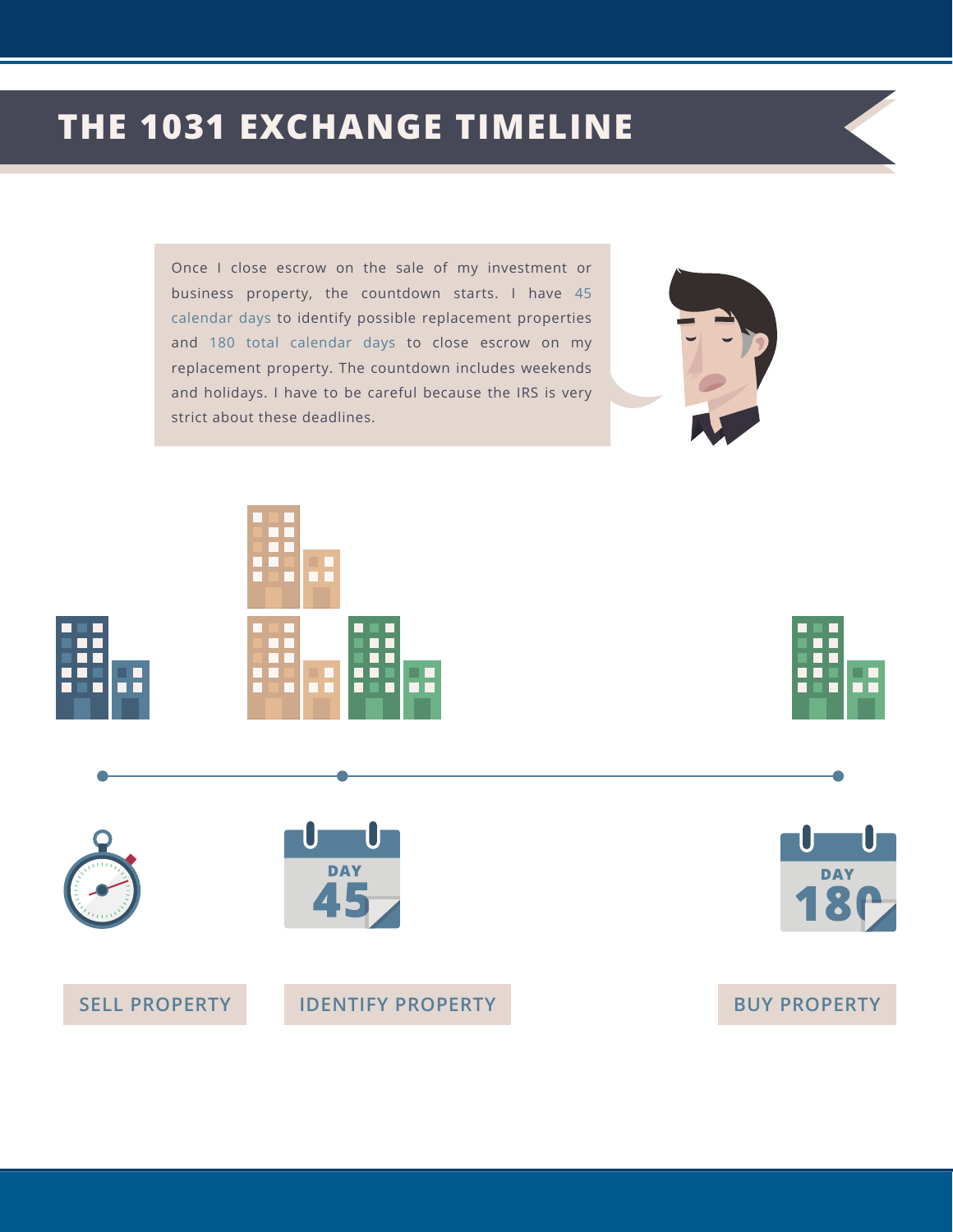### **PROPERTY IDENTIFICATION RULES**

**3–proper ty rule**

I may identify up to three potential replacement properties and purchase any (or all) of them, regardless of their total value, to complete my exchange.



**OR** 

If I'd rather, I may identify more than three potential replacement properties if their total value does not exceed 200% of the value of my relinquished property. I may purchase as many of the identified properties as I want.

| г<br>п<br>г<br>г<br>٦      | г<br>г           | г<br>г<br>г<br>п<br>г<br>г<br>г<br>г<br>г | $\overline{2}$<br>п<br>г<br>г<br>г |
|----------------------------|------------------|-------------------------------------------|------------------------------------|
| г<br>н<br>г<br>г           | 3                | г                                         |                                    |
| г<br>г<br>г<br>н<br>г<br>г | г<br>п<br>г<br>Ξ | г<br>Ξ<br>Ξ<br>Ξ                          |                                    |

**200% rule**

**OR** 

**95% rule**

If neither of the other two rules suits my needs, I may identify any number of potential replacement properties regardless of their total value so long as I purchase 95% of the total value of all of the properties identified.